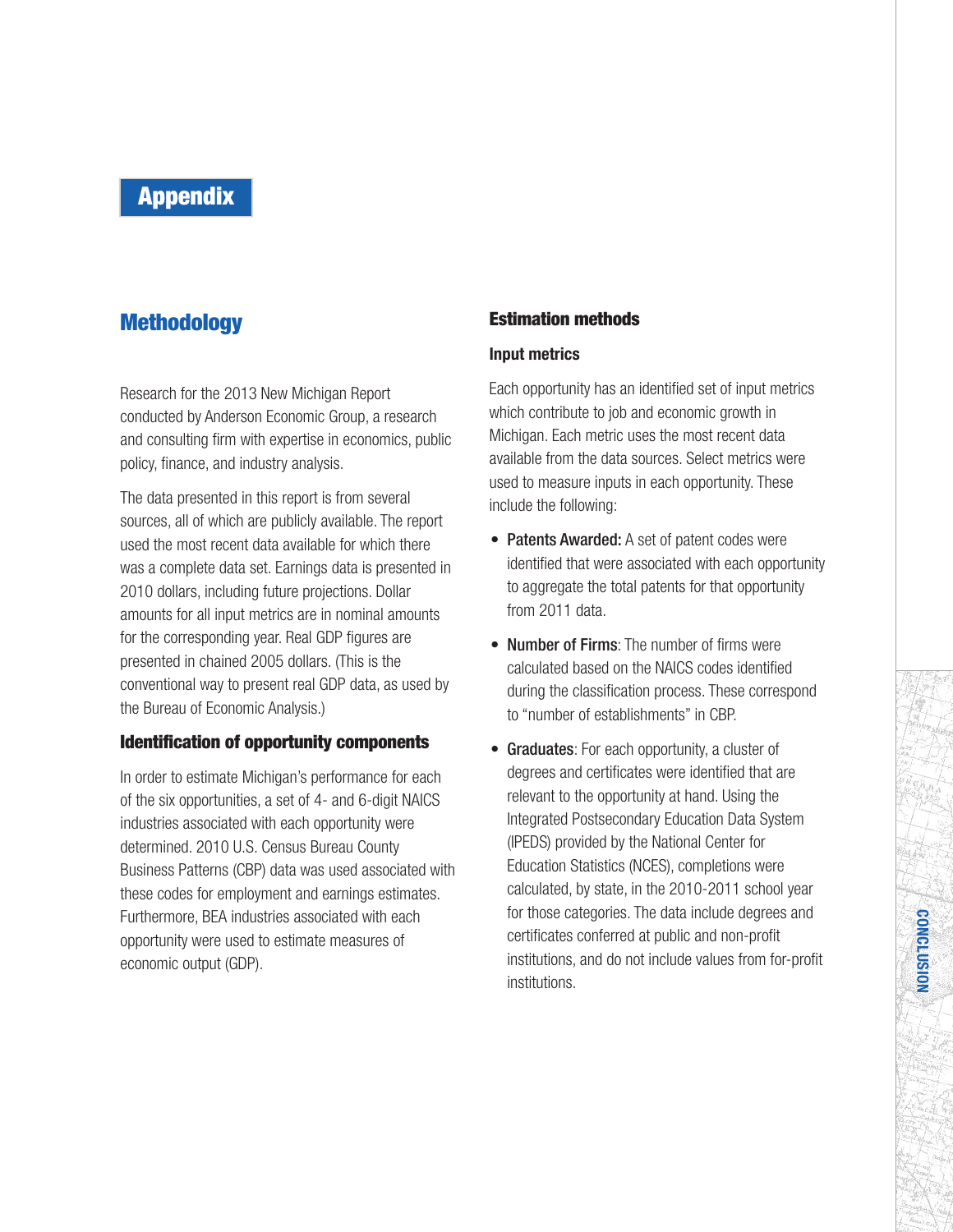#### **Output metrics**

For each opportunity, economic output is calculated in terms of GDP, employment, and earnings.Real GDP values, presented in 2005 chained dollars, are aggregated across each category for each opportunity's total value from the Bureau of Economic Analysis (BEA). Employment presented is the number of employees on the payroll at the time of data collection (March), and is an aggregation of the data for each NAICS industry in each category. Employment is shown as a share of the working-age population, which is the population of people in the state between the ages of 20 and 64, according to U.S. Census Bureau data.

Average earnings is calculated by aggregating the total earnings associated with each NAICS category, and dividing it by the total aggregate employment. For employment and earnings in the "Higher Education" opportunity, also includes numbers for public universities from the National Center for Education Statistics (NCES) Integrated Postsecondary Education Data System (IPEDS) because CBP data includes only private universities and colleges.

Note that, if Michigan's rank in an opportunity is lower than the rank for the overall economy, that does not imply that the absolute value of the relevant metric is lower for that opportunity than for the overall economy. For example, Michigan ranks 18th in average earnings in the Life Sciences Hub opportunity, but ranks 17th in average earnings when considering the economy as a whole, despite the fact that Michigan's average earnings in Life Sciences Hub industries are \$61,000 compared to average earnings economy-wide of \$42,000. The rank for Michigan is lower in the Life Sciences Hub opportunity because the industries that characterize this opportunity tend to be higher-paying industries in all states, and Michigan's average earnings within these industries are just a bit lower, relative to other states, than the average earnings in Michigan's overall economy.

### **GDP**

For each opportunity, a set of industries were chosen that aligned with BEA GDP categories for each opportunity. These correspond to the "Related Industries" displayed in the report. For most of the industries, the entire amount of the Real GDP was used within that category in the BEA data. For the Life Sciences Hub opportunity, however, only the following BEA categories were used:"Miscellaneous manufacturing;""Professional, scientific, and technical services;""Ambulatory health care services;" and "Chemical manufacturing." In order to determine which proportion should be used for each of these industries, we used the ratio of more detailed NAICS codes total earnings to the total earnings of the NAICS industry that corresponds to the broader GDP categories. That ratio was then applied to GDP data. For example, to determine the amount of real GDP attributable to medical equipment manufacturing, the real GDP in the "Miscellaneous manufacturing" category, according to the BEA, was multiplied by the ratio of medical equipment manufacturing earnings (NAICS 3391) to miscellaneous manufacturing earnings (NAICS 339), according to County Business Patterns data.

### **Employment and Earnings**

Due to the nature of CBP data, some information for certain industries is withheld. For these data, a specific method was used in order to estimate the missing data.

• For employment data withheld, we used the average in the range of values given by relevant code in the data. For example, the letter "b" indicates a range of 20-99 employees. For all recorded instances of b, included an assumption of employment of 59.5.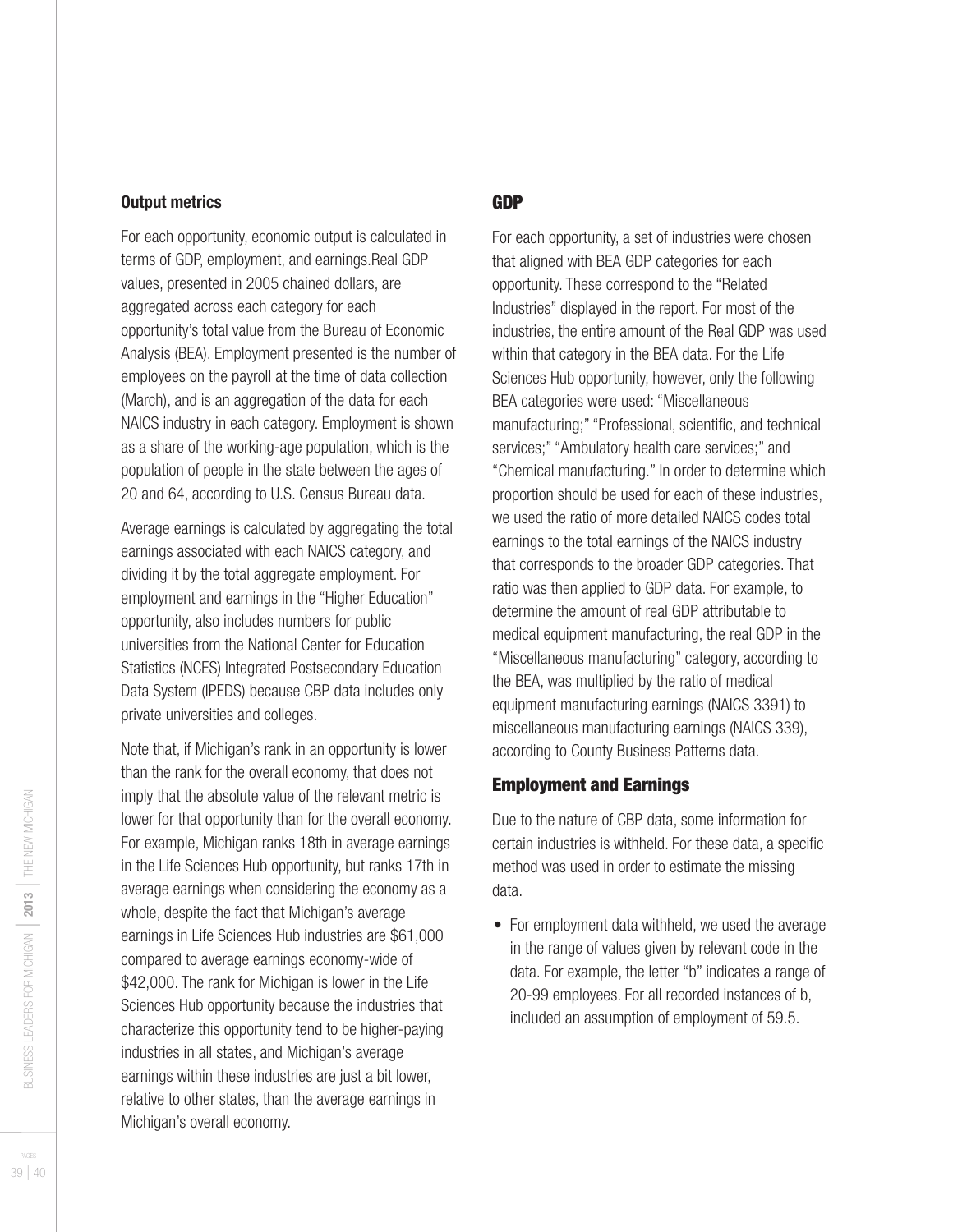- Earnings data may be withheld to avoid disclosing information for specific companies. In order to estimate earnings when there was withheld data, we followed several steps:
	- If data for 4-digit NAICS codes was withheld, when available, average earnings data were used for the associated 3-digit NAICS codes, multiplied it by the number of employees in the industry, and added it to the total earnings from the remainder of data for the opportunity
	- In the event that the 3-digit NAICS code also contained withheld data, there was a reliance on estimations using US earnings data. The overall ratios from state to US earnings data for all reported values in CBP was determined. From those ratios, we estimated withheld data by taking each state's average earnings ratio, and applied it to the average US earnings in each 3-digit category, and multiplied the resulting value by employment in each industry.
- If data from a state was too low to report in earnings or employment for a given NAICS code, we assigned a value of zero for that NAICS category.

For the performance of Michigan's job and economic growth across all six opportunities, any duplicated codes or categories were eliminated in order to ensure that values were not overestimated.

It merits note that employment data for government workers and farm workers are not available in the sources, so this data is not included in totals shown. See Appendix B for a list of all industries excluded from the totals.

### **Projected Growth Scenarios**

For each set of output metrics, 2020 levels for Michigan are estimated according to several different projected growth rates: Michigan's historical growth rate, a "Top Five" historical growth rate, and a "Top Ten" historical growth rate. Growth rates were calculated based on data for each output metric in each opportunity for 2005-2010 data. States were ranked based on how quickly they grew in each metric, separately, from 2005 to 2010. Then, for each separate metric, the "Top Five" growth rate was simply the fifthranked state in growth of that metric. Similarly, the "Top Ten" growth rate was that of the tenth-ranked state in growth of that metric.

The calculated growth rates were then applied to Michigan's 2010 levels, and the state's 2020 performance in different scenarios was projected, assuming that its growth rate would be equal to the "Top Five,""Top Ten," and Michigan growth rate. These values do not account for population change, or any other shift in economic or demographic factors. Projected growth scenarios use real GDP as a metric, and not per capita real GDP, as is used for all other estimations. This is consistent with projections that the population in Michigan will remain stagnant for the next ten years, rendering growth in real GDP and per capita real GDP equal.

<sup>3</sup> 2005 values for earnings were adjusted to 2010 dollars according to an annual inflation rate of approximately 2%. In the case that NAICS industries were different between 2005 and 2010, we estimated 2005 values based on its share of a higher-level code.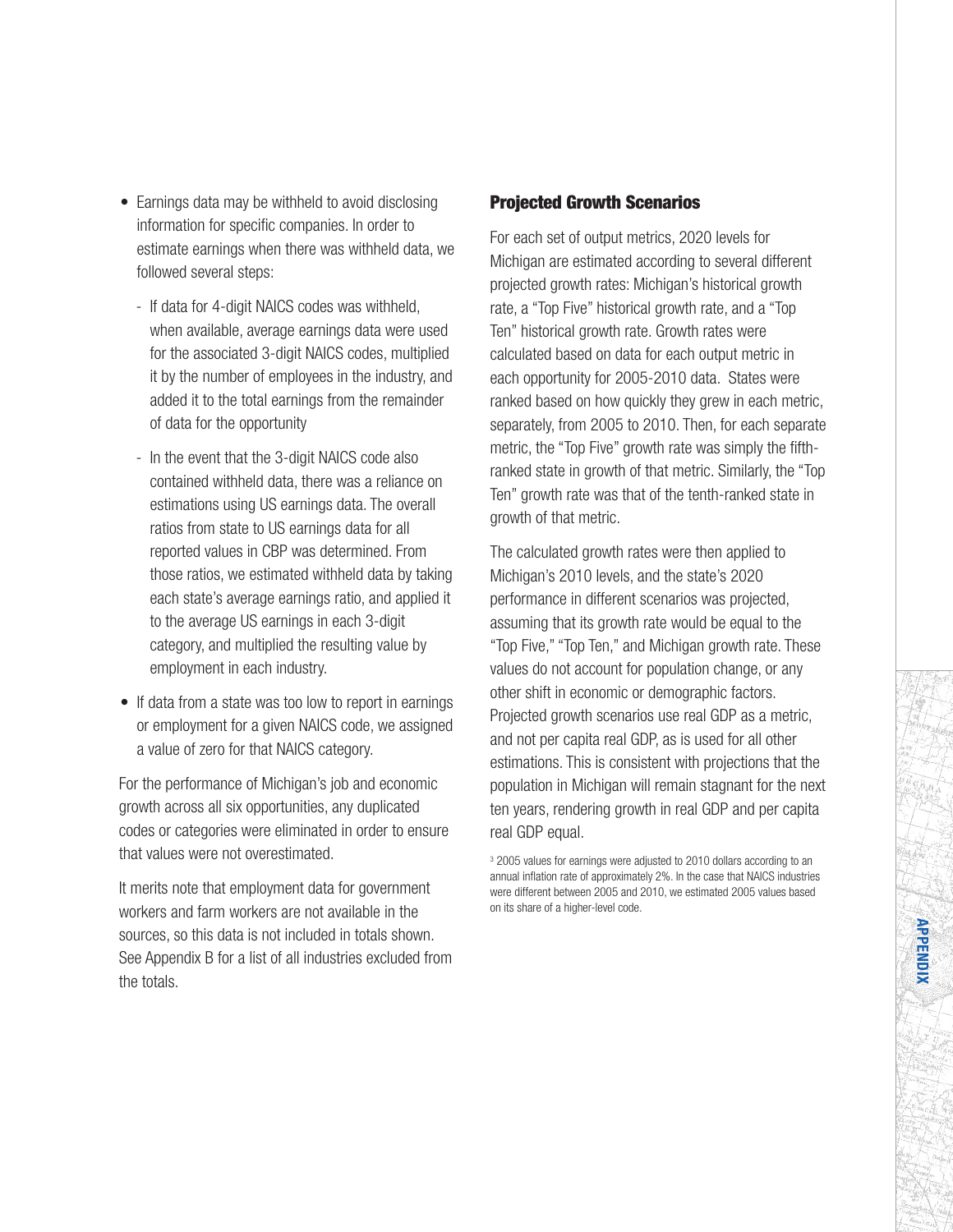## **List of NAICS Industries for Each Opportunity**

### 

#### **NAICS Code Description**

### **Global Engineering Village**

| 3252   | Resin, Synthetic Rubber, and Artificial Synthetic                |  |
|--------|------------------------------------------------------------------|--|
|        | <b>Fibers and Filaments Manufacturing</b>                        |  |
| 3271   | Clay Product and Refractory Manufacturing                        |  |
| 3272   | Glass and Glass Product Manufacturing                            |  |
| 3311   | Iron and Steel Mills and Ferroalloy Manufacturing                |  |
| 3312   | Steel Product Manufacturing from Purchased Steel                 |  |
| 3313   | Alumina and Aluminum Production and Processing                   |  |
| 3314   | Nonferrous Metal (except Aluminum) Production<br>and Processing  |  |
| 3331   | Agriculture, Construction, and Mining Machinery<br>Manufacturing |  |
| 3332   | Industrial Machinery Manufacturing                               |  |
| 3333   | Commercial and Service Industry Machinery<br>Manufacturing       |  |
| 3335   | Metalworking Machinery Manufacturing                             |  |
| 3336   | Engine, Turbine, and Power Transmission                          |  |
|        | <b>Equipment Manufacturing</b>                                   |  |
| 3339   | Other General Purpose Machinery Manufacturing                    |  |
| 3341   | Computer and Peripheral Equipment Manufacturing                  |  |
| 3344   | Semiconductor and Other Electronic Component                     |  |
|        | Manufacturing                                                    |  |
| 3345   | Navigational, Measuring, Electromedical, and                     |  |
|        | <b>Control Instruments Manufacturing</b>                         |  |
| 3346   | Manufacturing and Reproducing Magnetic and                       |  |
|        | <b>Optical Media</b>                                             |  |
| 3351   | <b>Electric Lighting Equipment Manufacturing</b>                 |  |
| 3359   | Other Electrical Equipment and Component                         |  |
|        | Manufacturing                                                    |  |
| 3361   | Motor Vehicle Manufacturing                                      |  |
| 3362   | Motor Vehicle Body and Trailer Manufacturing                     |  |
| 3363   | Motor Vehicle Parts Manufacturing                                |  |
| 3364   | Aerospace Product and Parts Manufacturing                        |  |
| 3391   | Medical Equipment and Supplies Manufacturing                     |  |
| 8112   | Electronic and Precision Equipment Repair and                    |  |
|        | Maintenance                                                      |  |
| 8113   | Commercial and Industrial Machinery and                          |  |
|        | Equipment (except Automotive and Electronic)                     |  |
|        | Repair and Maintenance                                           |  |
| 9271   | Space Research and Technology*                                   |  |
| 54171  | Research and Development in the Physical,                        |  |
|        | Engineering, and Life Sciences                                   |  |
| 336992 | Military Armored Vehicle, Tank, and Tank                         |  |
|        | Component Manufacturing                                          |  |

Engineering Services

### **Gateway to the Midwest**

- Highway, Street, and Bridge Construction
- Other Heavy and Civil Engineering Construction
- Scheduled Air Transportation
- Nonscheduled Air Transportation
- Rail Transportation\*
- Deep Sea, Coastal, and Great Lakes Water **Transportation**
- Inland Water Transportation
- General Freight Trucking
- Specialized Freight Trucking
- Support Activities for Air Transportation
- Support Activities for Rail Transportation
- Support Activities for Water Transportation
- Support Activities for Road Transportation
- Freight Transportation Arrangement
- Other Support Activities for Transportation
- Postal Service\*
- Couriers and Express Delivery Services
- Warehousing and Storage
- Process, Physical Distribution, and Logistics Consulting Services

### Higher Education Marketplace\*\*

- Scientific Research and Development Services
- Junior Colleges
- Colleges, Universities, and Professional Schools
- Business Schools and Computer and Management **Training**
- Technical and Trade Schools
- Other Schools and Instruction
- Educational Support Services
- Vocational Rehabilitation Services
- Grantmaking and Giving Services
- 923110 Administration of Education Programs\*

### **Natural Resources Economy**

- 1111 Oilseed and Grain Farming\*
- Vegetable and Melon Farming\*
- 1113 Fruit and Tree Nut Farming\*
- 1114 Greenhouse, Nursery, and Floriculture Production\*
- 1119 Other Crop Farming\*
- 1121 Cattle Ranching and Farming\*
- 1122 Hog and Pig Farming\*
- 1123 Poultry and Egg Production\*
- Sheep and Goat Farming\*
- Aquaculture\*
- 1129 Other Animal Production\*
- Timber Tract Operations
- Forest Nurseries and Gathering of Forest Products